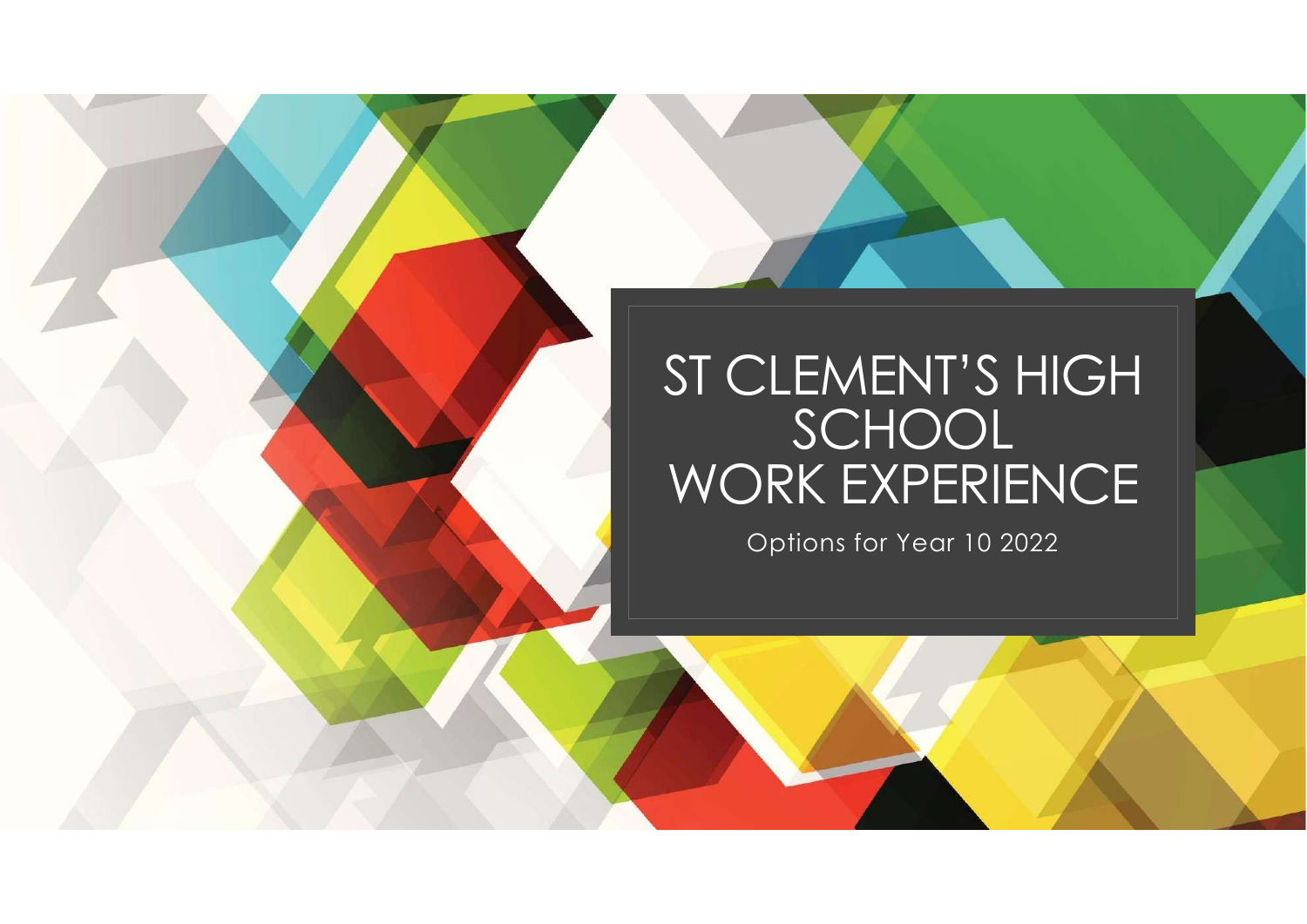### Methods for completing work experience







PREFERRED OPTION IS VIRTUAL – CAN BE IN SCHOOL OR AT HOME

UNIVERSITY OF EAST ANGLIA.

WITH AN EMPLOYER IN YOUR CHOSEN CAREER.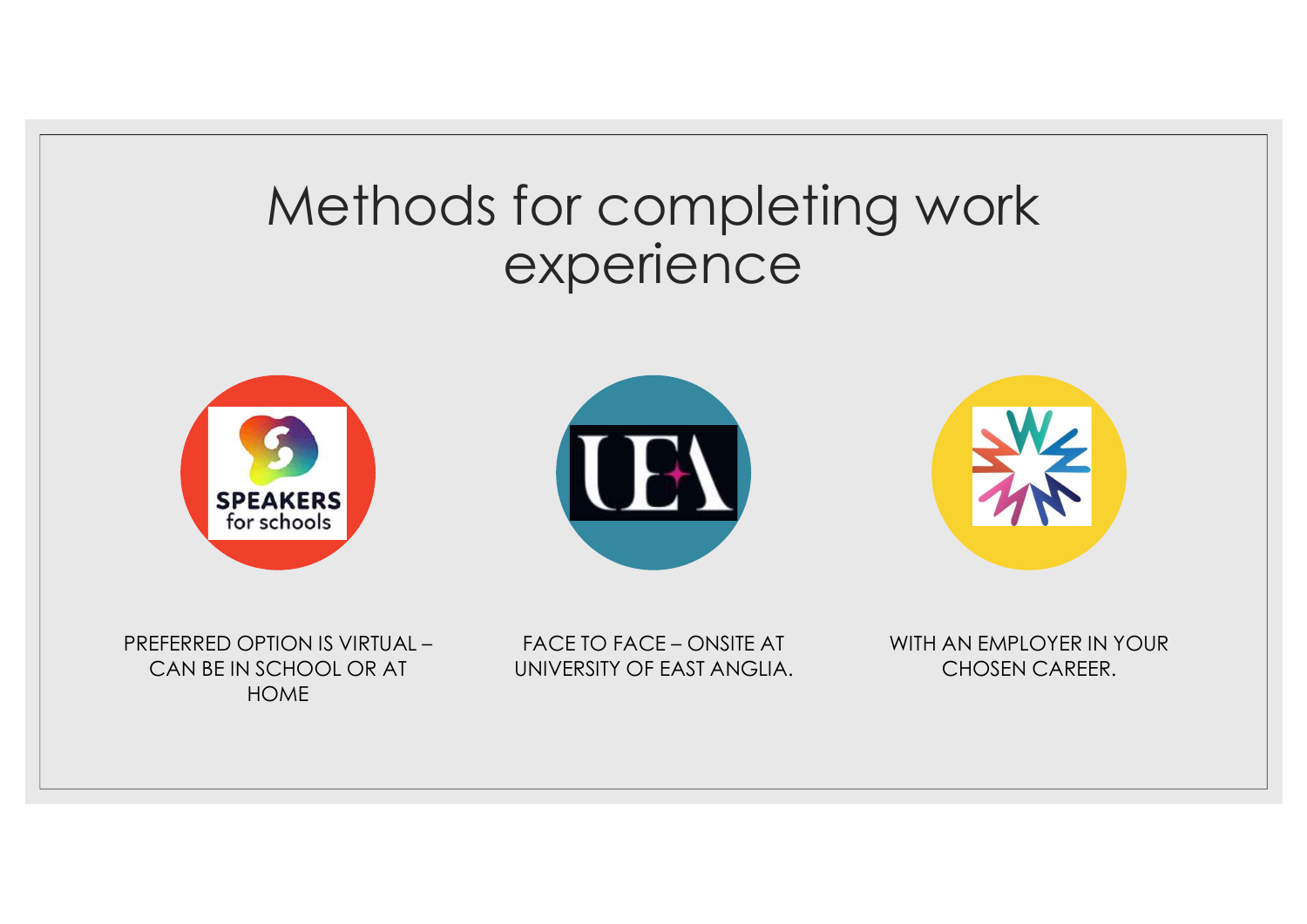### Virtual Work Experience Speakers for Schools

- The preferred option for work experience for year 10, this academic year is virtual. This can be
	- On site or home based
	- Individual or groups

Students can benefit from completing the sessions with others interested in the same career. This encourages discussion, sharing and development of ideas

- Speakers for schools opportunities are posted to the Google Classroom as they are released. To access these **DEAREL TOT SCHOOLS**<br>
The preferred option for work experience for year 10, this academic year is virtual. This can be<br> **•** On site or home based<br>
• Individual or groups<br>
dents can benefit from completing the sessions with
	- Create an account on their site
	- application for a place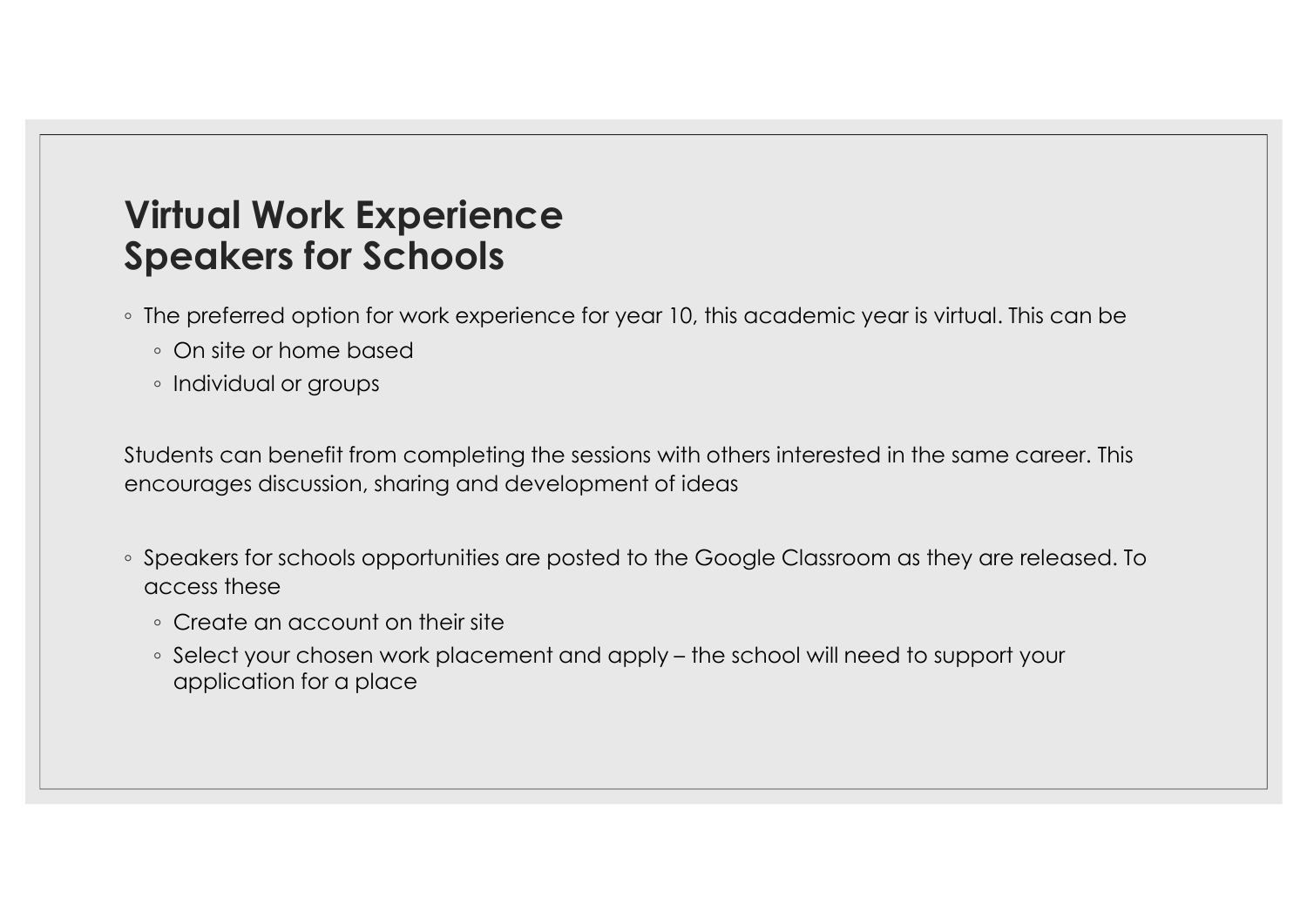Some examples of current opportunities with Speakers for Schools

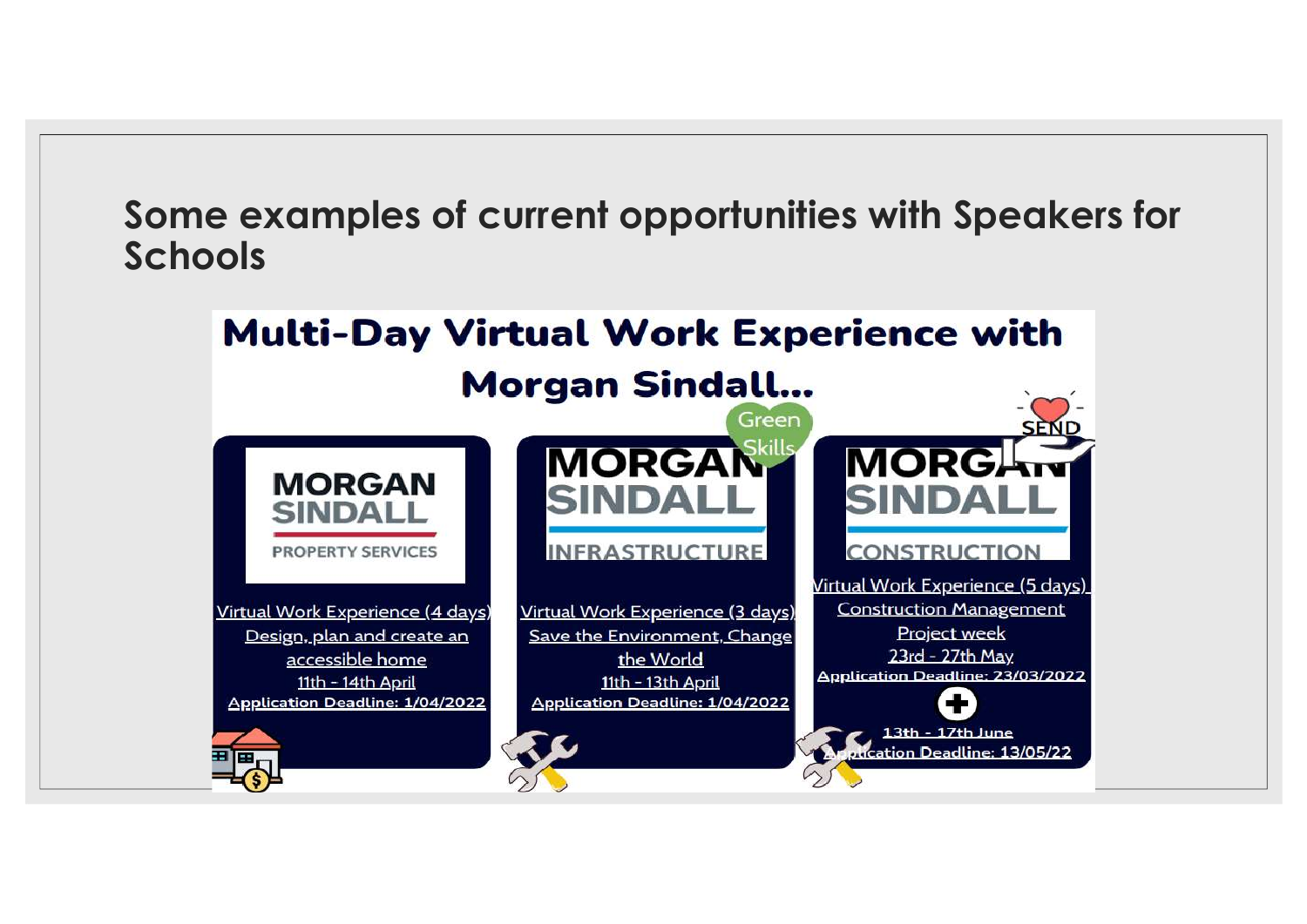## University of East Anglia – 11<sup>th</sup> – 15<sup>th</sup> July UEA are currently<br>offering Biology and Engineering Work Experience<br>Placements. Apply via your Google Classroom offering Biology and Engineering Work Experience Placements. Apply via your Google Classroom miversity of East Anglia —  $11^{\text{th}} - 15^{\text{th}}$  July UEA are currently<br>fering Biology and Engineering Work Experience<br>accements. Apply via your Google Classroom<br>biology <sup>Unlocked</sup><br>biology<br>biology and then have a final day **niversity of East Anglia – 11th – 15th July UEA are currently<br>
ffering Biology and Engineering Work Experience<br>
occements. Apply via your Google Classroom<br>
tiology unlocked<br>
the day, non-residential, hands on science expe**

#### ◦ Biology Unlocked

- 
- 
- biology
- attending Biology Unlocked can count as your students work experience placement as well as being logged for the Youth STEMM Award.

#### ◦ Engineering Unlocked

- five day, non-residential, hands on engineering experience for year 10 students.
- spend 4 days working on real world Engineering problems faced by real businesses, with a final day presenting their solutions to each other.
- hands-on experience with Engineering equipment whilst working with and learning from experts in various areas of Engineering.
- attending Engineering unlocked can count as your students work experience placement as well as being logged for the Youth STEMM Award